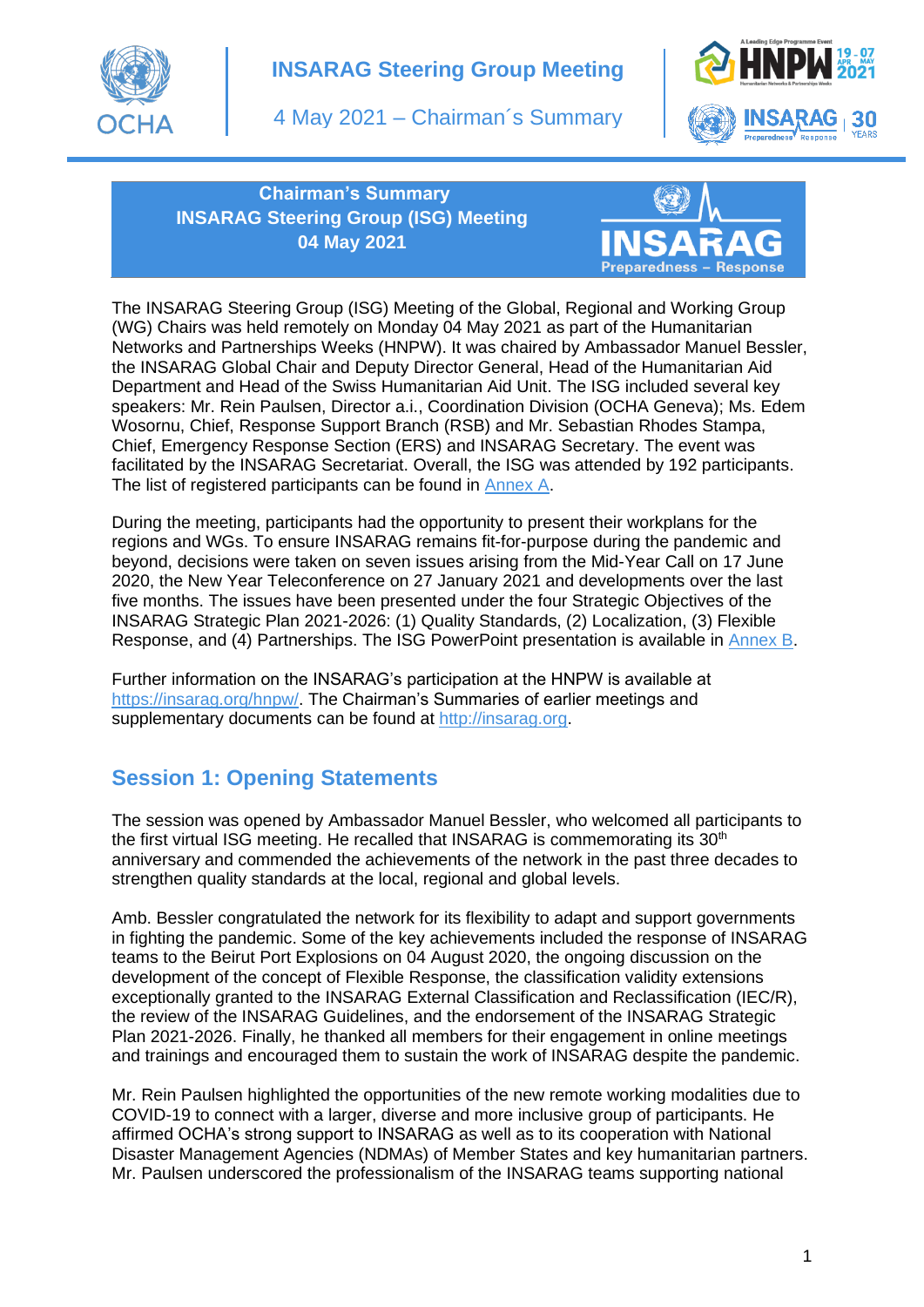



efforts during the pandemic and especially the emergency deployment of the 13 INSARAG Urban Search and Rescue (USAR) teams to the Beirut Port Explosions. Mr. Paulsen emphasized the importance of being flexible and working together to ensure the delivery of life-saving quality services to affected populations.

He added that INSARAG is an inspiring example for humanitarian stakeholders due to its ability to constantly leverage partnerships. He highlighted as good practice the continuous collaboration between the World Health Organization Emergency Medical Teams (WHO EMT) and the INSARAG Medical Working Group (MWG), which have shared good practices and drafted checklists and operational guidelines for operations during a pandemic.

Mr. Sebastian Rhodes Stampa thanked the Global Chair, the Director a.i. Coordination Division, the Regional Chairs, the Troika members, the Technical Working Group Chairs, the INSARAG Teams, the technical partners and the regional organisations for their continuous commitment and unyielding support to INSARAG.

He emphasized that the ISG Meeting is a key occasion for the network to identify achievements and plan the way forward to remain fit-for-purpose and nimble despite the global health crisis, as it was the case of the INSARAG teams and partners who successfully responded to the Beirut Port Explosions.

Additionally, he underscored the importance of intensifying meaningful engagements on the localization agenda as well as to improve the network's accountability frameworks and services to vulnerable communities. Finally, he reiterated his thanks for the endorsement of the INSARAG Strategic Plan 2021-2026 during the New Year Teleconference, and thanked the Global, Regional and Working Group Chairs for their work to review and strengthen the Strategic Plan.

## **Session 2: Regional Workplan Progress Updates and INSARAG Global Updates**

### **Regional Workplan Progress Updates**

#### **i. Africa, Europe and Middle East (AEME)**

Dr. Musiwalo Moses Khangale, Senior Manager of the Fire Services Coordination Directorate and Regional Co-Chair of the AEME Region from South Africa, referred to the strong partnership with the European Union and encouraged the finalisation of the "Guidance for conducting an INSARAG External Reclassification (IER) within the EU MODEX Field Exercise Platform". He also noted the importance of the first responders training in Iraq and Georgia to strengthen localization. He referred to the prompt response to the Beirut blast, and to the importance of leveraging technologies in the context of the pandemic. Also, he underlined that the review of the Standard Operating Procedures (SOPs) will contribute to ensure health and safety of USAR teams and disaster-affected communities.

Dr. Moses then outlined the key achievements of the past months: The conclusion of the French National Accreditation Process (NAP); the hybrid USAR (Urban Search and Rescue) Coordination course in Russia; and the support from the 34 teams from AEME to the IEC/R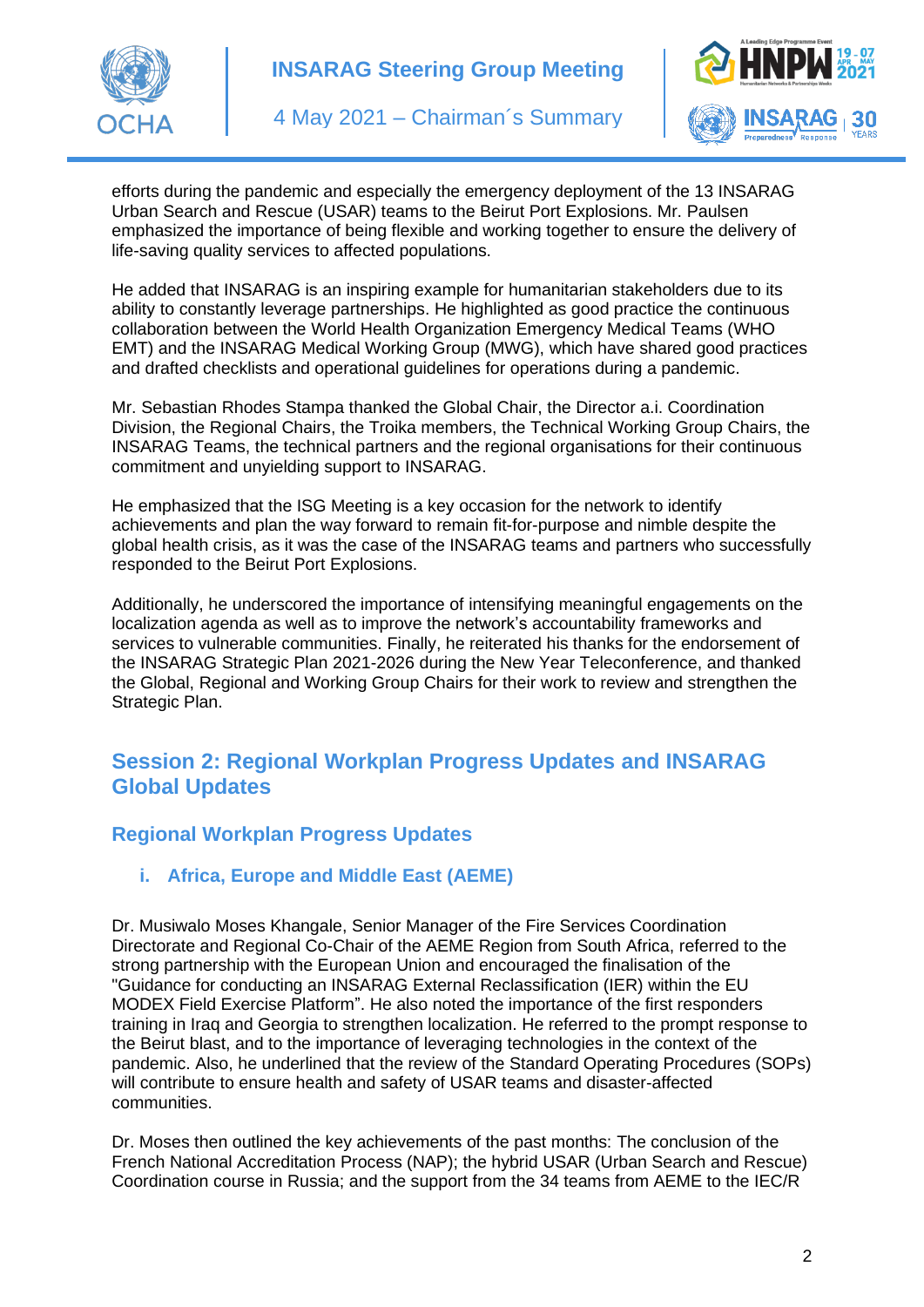



extension and the registration of 116 experts in the Regional Cadre Roster. He also introduced the next key events for 2021: The IEC of RUS-3 team in September; the INSARAG Global Meeting (IGM) in October; and the potential USAR Coordination Cell (UCC) training in France.

### **ii. The Americas**

Mr. Alfredo Enrique Murgueyto Espinoza, Head of the National Institute of Civil Defense (INDECI) and Regional Chair of the Americas Region from Peru, indicated that the regional workplan for 2021 is aligned with the INSARAG Strategic Plan for 2021-2026. One of the key achievements in 2021 included the completion of the INSARAG Coordination Management System (ICMS) course using a bilingual virtual platform, which was attended by more than 150 participants. Progress was also reported on the USAR National Accreditation Process (NAP); the INSARAG Recognition of the NAP (IRNAP) for Panama and Honduras; the design of the courses for the IRNAP Technical Support Groups (TSGs) and the Technical Recognition Groups (TRGs); the USAR National Coordination Course with the contribution of regional experts; the region's contribution to the National Accreditation Working Group (NAWG) with the participation of Argentina, Chile, Colombia and Mexico; as well as the ongoing translation of the INSARAG Newsletter and Guidelines into Spanish.

Mr. Espinoza also informed the participants that the Simulation Exercise (SIMEX) INSARAG in the Americas -planned for June- will be led by Peru and the INSARAG Secretariat, with the participation of regional and global humanitarian partners and countries and the support of the Pan American Health Organization/World Health Organization (PAHO/WHO).

He reported that the region is actively engaged in the discussion on flexible response, and members from the region will be nominated for the Flexible Response Working Group (FRWG). With regard to regional partnerships the region is working with the American Firefighters (OBA) in the development of joint activities, and with the PAHO/WHO in the establishment of a community of practice with the medical component of the USAR teams and the EMTs.

### **iii. Asia Pacific (AP)**

Mr. Mohammad Barokna Haulah, Director for Planning of the National Search and Rescue Agency (BASARNAS) and Acting Policy Focal Point of Indonesia, reported on the AP regional achievements in 2020, which included the informal regional New-Year Call, the handover of the Chairmanship, the finalization of the regional work plan and identification of priorities, the completion of the ToR of the Regional IRNAP WG, the development of the Terms of Reference (ToR) of the TSGs and the TRGs and the HNPW joint session with the Civil-Military Coordination (CMCoord) Regional Consultative Group (RCG).

He presented the regional implementation of the four objectives of the INSARAG Strategic Plan:

1. Quality Standards: The region is strengthening multi-level capacity building and protection in humanitarian responses. The Member States are planning to conduct virtual workshops and webinars on cultural heritage safeguards, gender and protection and operations during COVID-19 as well as ICMS regional trainings and ERE trainings. The IER of New Zealand USAR team and UC courses in Malaysia and South Korea are also planned to take place in 2021.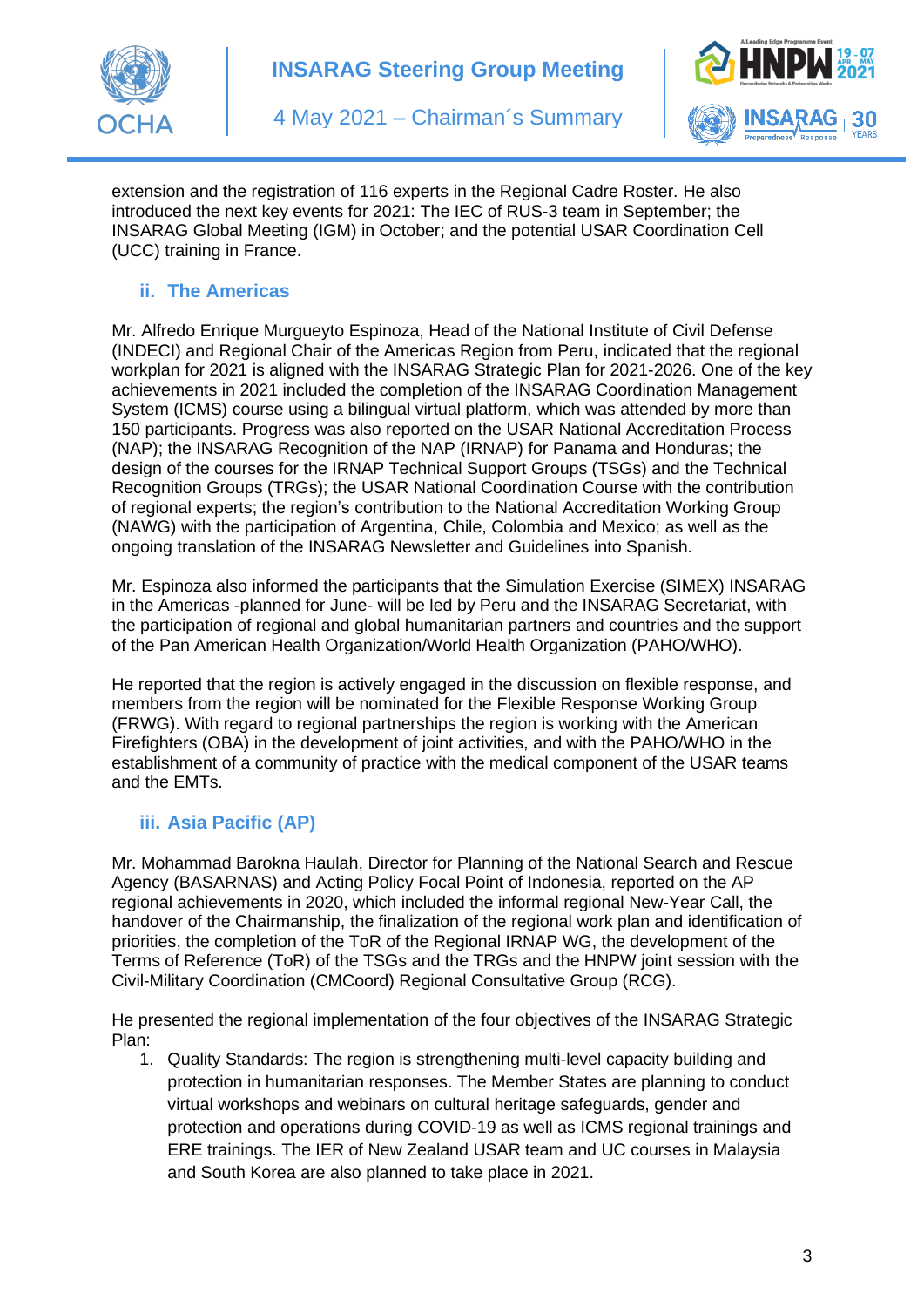



- 2. Localization: The NAP is being implemented in Indonesia, Singapore is undergoing its first IRNAP exercise and an international webinar on NAP is planned to take place. There is a capacity building initiative in Sri Lanka, UC courses in Malaysia and South Korea and a regional classifier training.
- 3. Flexible Response: The region promotes the concept by participating in international webinars.
- 4. Partnerships: The region actively engaged in several HNPW sessions and organized the joint session with the RCG on CMCoord and a webinar with the ASEAN Coordinating Centre for Humanitarian Assistance on disaster management (AHA) on coordination response mechanism.

## **INSARAG Global Updates**

Mr. Winston Chang, INSARAG Unit Head, highlighted the alignment of the network's methodology and systems to the 2020 Guidelines and the launch of the IEC/R Review WG. He informed participants that in 2020 up to 66% of meetings, trainings and exercises have been held remotely since the start of the pandemic, while 9 IEC/R have been postponed for 2021 and 14 for 2022.

He informed participants that the IEC/R 2-year exceptional validity extensions were well received by 97% of the teams preparing for IEC/Rs in 2020 and 2021. Furthermore, a total of 176 experts have applied to the IEC/R Regional Roster of Classifiers. He informed all that the list will be shared with the IEC/R Review Working Group for its review and recommendations. Finally, he congratulated the WHO EMT for their excellent work in jointly drafting the "COVID-19 Deployment Technical Guidance Note" for USAR teams with the INSARAG Medical Working Group (MWG), which has been well received by the network and translated into several languages to enable its global implementation.

# **Session 3: Technical Working Groups Workplan Progress Updates**

WG Chairs/Co-Chairs updated on key activities and workplans.

### **i. IEC/R Review Working Group (IEC/R WG)**

Ms. Annika Coll, the IEC/R Co-Chair from Spain, reported on the review of the classifiers roster, the classifiers' applications, and the review of the IEC/R system report. The WG will continue working on the requirements for IER extension, the IEC/R system recommendation matrix and the clarification of the WG ToR.

#### **ii. Information Management Working Group (IMWG)**

Mr. Peter Wolff, the Co-Chair from THW Germany, referred to some of the key achievements of the WG as follows: All classified and IEC in process teams received their Environmental Systems Research Institute (ESRI) user licence; basic trainings are available for the three regions; and training materials, handbooks and YouTube videos have been uploaded to the ICMS Hub. The INSARAG Coordination Management System (ICMS) was presented at the ESRI Geographic Information System (GIS) conference, and several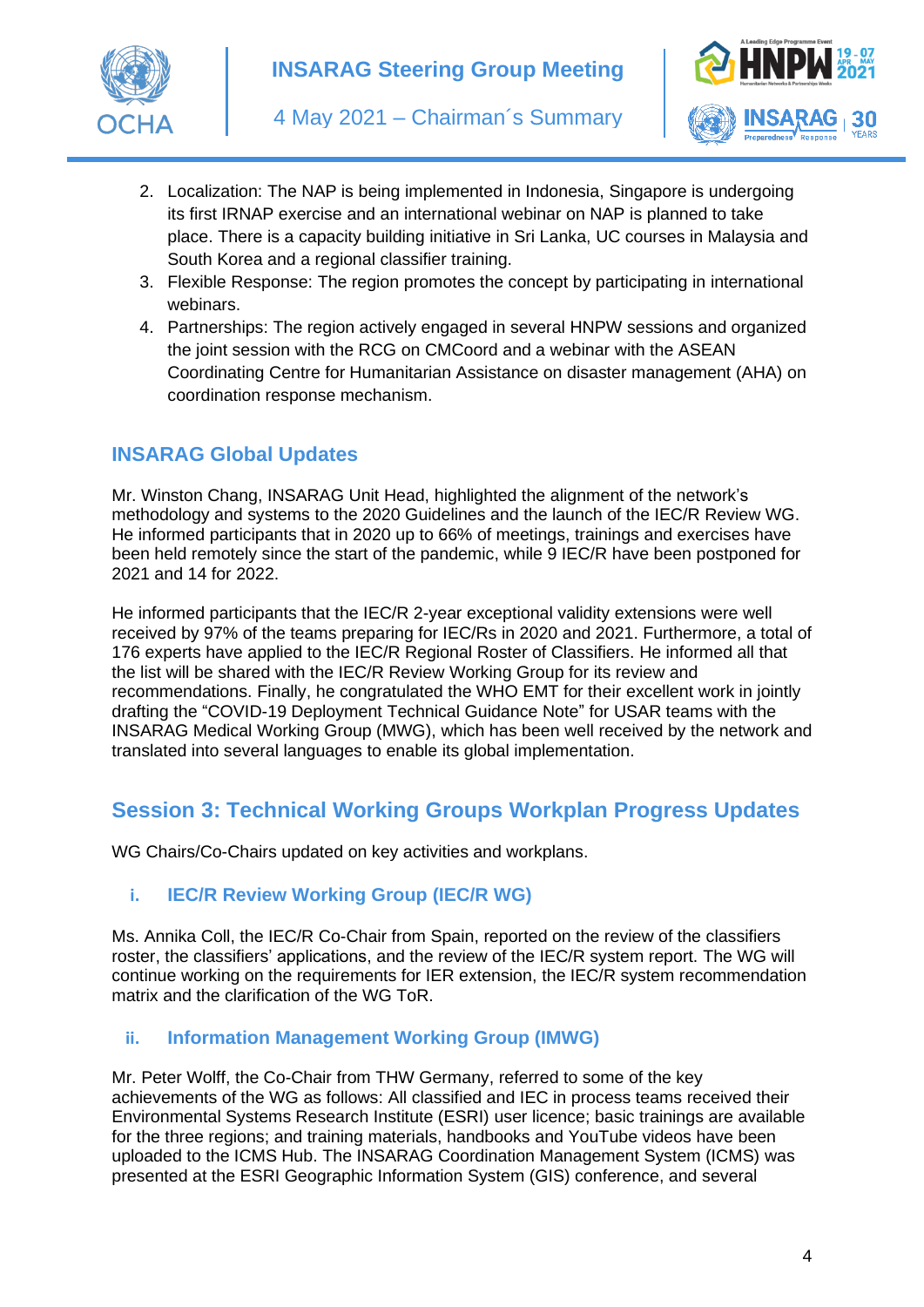



individual ICMS training sessions were held on demand. Also, a Virtual Reality ERE was showcased at the HNPW Exhibition Area. He reminded all that the ICMS was used in a deployment for a very first time in Beirut in 2020.

Mr. Wolff also referred to the IMWG workplan, which include the finalization of the ICMS V2.0, the review and update of the WG training material, the development of the UCC training for staff (in close cooperation with the TWG), the development of advanced trainings for ICMS users and the test of QuickCapture (ESRI) to be used for rapid assessment tools.

The IMWG will explore the possibility of providing UNDAC teams, UNEP and UNESCO with relevant mission data, as well as the Damage Assessment team with relevant forms and dashboards. The use of drone images as map layers for the ICMS dashboard and the implementation of a mentor concept for NAP teams are being considered. The IMWG is planning a Virtual Reality ERE.

#### **iii. Light Team Working Group (LTWG)**

Mr.Brad Commens, the Co-Chair from Australia, reminded all that due to the pandemic, Light Team IECs have been postponed. Mr. Brad Commens and Mr. Rob Davis have been assigned as the Co-Chairs of the LTWG and Mr. Ajam Stam will continue his participation in an advisory role.

Despite the pandemic, the content for the Light USAR IEC assurance process was completed and approved by the INSARAG network. The first Light IEC for the NGO @Fire International Disaster Response Germany is planned for November 2021 in Geneva, if the situation allows for in-person gatherings. The first Light USAR Classification will help shape the classification process for future Light USAR IEC assessments. There is also a plan to review the Light USAR Classification after the first IEC to maintain standards and to learn for future trainings.

#### **iv. Medical Working Group (MWG)**

Dr. Anthony Macintyre, the Chair from the United States, said that their major achievement was the completion of the "COVID-19 Deployment Technical Guidance Note" in 2021. The objectives of this document are to protect the teams and the impacted country from the spread of diseases and to focus on the continuity of operations.

The WG Chair also reported that a very successful meeting between the MWG and the WHO EMT Secretariat took place on 30 April and a joint statement on "Field Response During Times of COVID-19" issued by the INSARAG and WHO EMT Secretariats was drafted. The ISG welcomed the joint statement.

#### **v. National Accreditation Working Group (NAWG)**

Mr. Sebastian Mocarquer, the Co-Chair from Chile, reported that 48 Member States have responded to a survey conducted on existing NAP and IRNAP. Results have shown that 24 Member States have completed a NAP and 26 more have the intention to do it.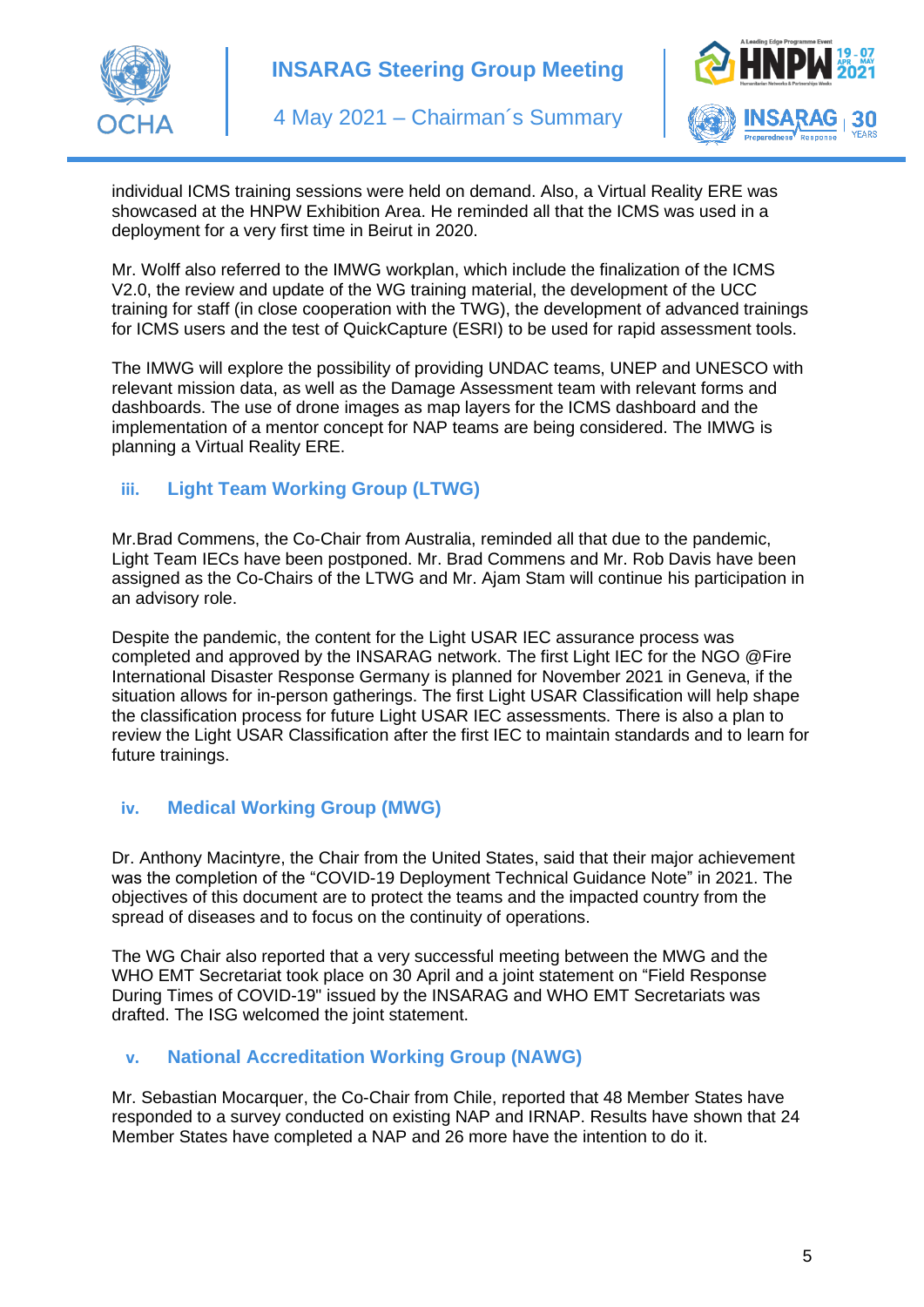



The Co-Chair also reported that from May 2021 to August 2022, the Technical Guidance Note on the IRNAP will be updated to serve as a guide that is adjustable to all regions. The IRNAP Checklist and related documents will also be updated. Moreover, a training for the TSGs and TGRs will be developed with objectives and content that are adaptable to each region. Remote support to regions on methodological issues and interpretation of standards will be given to the TSGs and TRGs.

### **vi. Training Working Group (TWG)**

Mr. Dewey Perks, the Chair from the United States, reported that despite COVID-19, the EMERCOM of Russia conducted a USAR Coordination training course in Khabarovsk from 12-16 April for the RUS-10 team, which hopefully will soon undergo an IEC. The course was, for the first time, conducted virtually by UC instructors from classified Russian teams (RUS-1 and RUS-2), members of the TWG (Mr. Tsukasa Katsube and Mr. Joshua Turner) and a member from the IMWG (Mr. Rob Norman). The objective was the completion of the timeline's revision by 1 July 2021 which is to be sent for review.

In July 2021, the revision of the UC Training Program will begin, after receiving the revised UC Manual. The WG will divide the work to two sub-groups on different topics and host a general meeting at least once a month.

Mr. Peter Goxharaj will continue developing the First Responders Program (FRP); Mr. Paul Lawless will lead on the EU IER Manual development; and Mr. Tsukasa Katsube and Mr. Dewey Perks will lead on the IEC/R Review. The TWG is planning to work with USAR.NL to deliver an IEC/R mentor and secretariat representative training program that will be led by Mr. Jacob Bolwinkel in 2022.

### **vii. Transitional Guidelines Review Group (T-GRG)**

Mr. Martin Evers, the Co-Chair from The Netherlands, reminded everyone that the T-GRG has followed up on the work done by the Guidelines Review Group (GRG) 2015-2020 and that the Draft ToR have been presented to the ISG. A draft internal working plan is under discussion and a consultation with the other WGs is currently ongoing.

The T-GRG plans to monitor and assist the other WGs to endorse the 2025-2030 Guidelines. With that purpose, the T-GRG follows the WGs' discussions to present a roadmap for the review of the next edition of the Guidelines for 2025.

## **Session 4 - INSARAG Steering Group Decisions on Key Issues from the New Year Teleconference**

## **Strategic Objective 1: Quality Standards**

### **1.a Virtual Training and Platforms**

Mr. Murgueytio expressed that virtual alternatives are essential for coordination, emergency response and preparedness in the context of the pandemic.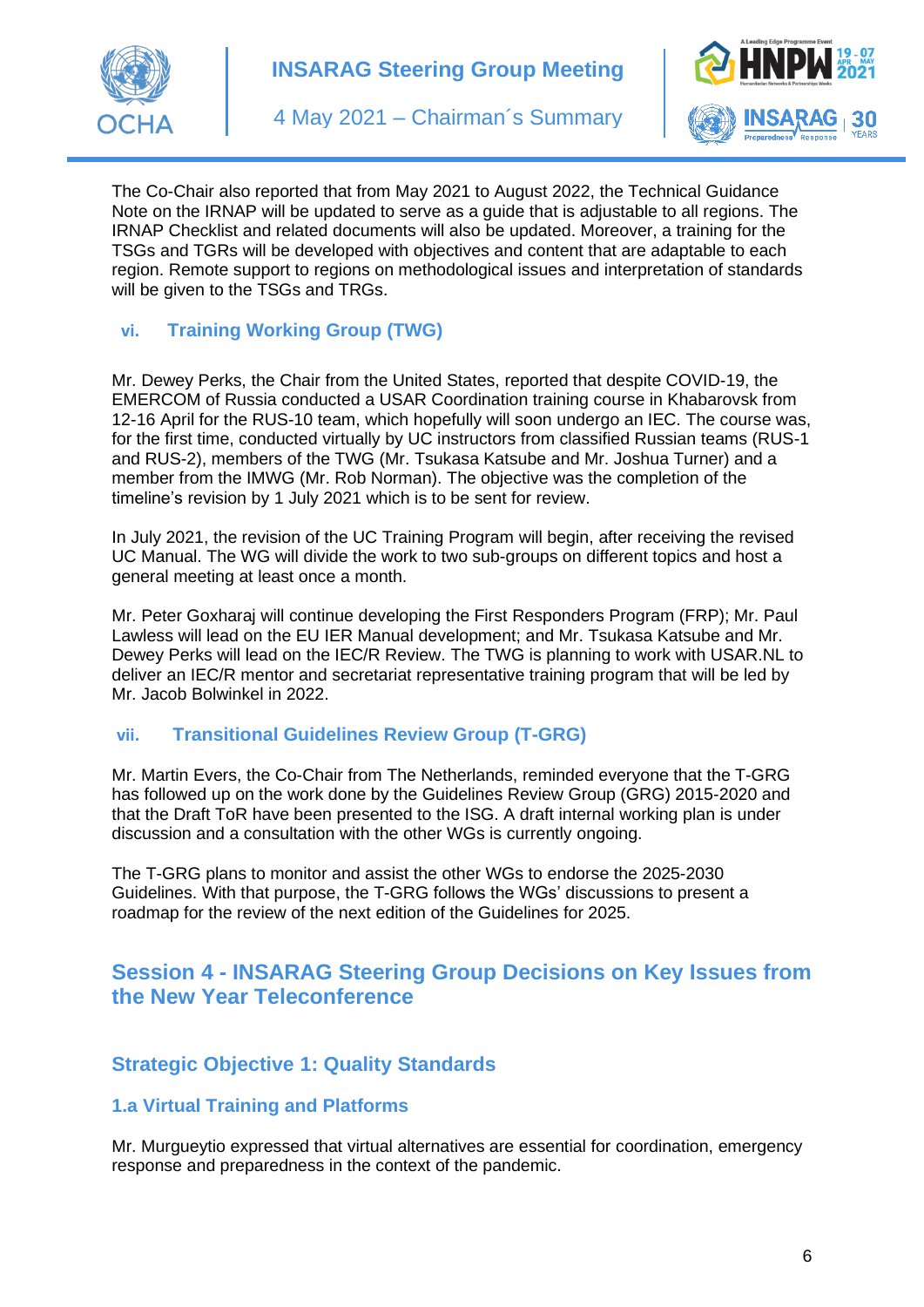



Following extensive consultations between 2015 and 2019, a second more concise and context-specific version of the International ERE V2.0 has been drafted. The program will be covered over five days including a preparation phase, the exercise itself and a final phase of analysis and learning.

The ISG values the contribution of the members, partners and host governments of the network to the completion of the International Earthquake Response Exercise (ERE) V2.0. Given that there is no confirmed date for the next in-person ERE, it is recommended that the ISG provisionally endorses the International ERE V2.0, which will allow the network to improve the document before its final endorsement.

The next ERE SIMEX for the Americas will be held virtually on June 21-25 organized by Peru and the INSARAG Secretariat. It will incorporate simultaneous interpretation in the plenary sessions, and a specific virtual platform developed by the PAHO/WHO for EMT simulation exercises is to be used to perform this exercise.

#### *Decision: The ISG agrees on a provisional endorsement of the International Earthquake Response Exercise V2.0 and welcomes Peru's Virtual SIMEX.*

### **1.b Review of Response Conduct**

Mr. Sebastian Rhodes Stampa reported that the INSARAG Secretariat has been requested to establish a review of the conduct of an INSARAG Classified USAR Team following a recent response. In accordance with paragraph 2.6.4 of Vol II, of Manual C of the INSARAG Guidelines, the INSARAG Secretariat, having consulted with the Global and Regional Chairs, has contacted National Focal points to establish an Ad-Hoc Team of experts, balanced by region, gender and organisation. This Team is in the process of contacting all parties involved to establish the facts of what transpired in a transparent and impartial manner and will then make a recommendation to the Global Chair and ISG with regards to the necessary follow-up. The Secretary reminded participants that this is a procedural and not a legal matter for the INSARAG network.

#### *Decision: The ISG looks forward to the report and recommendations on the USAR Team's Review of Response Conduct by the Ad-Hoc Team of Experts.*

### **Strategic Objective 2: Localization**

### **2.a First Responders Programme (FRP) V2.0**

Ambassador Bessler encouraged strengthening the effective support to local communities.

Mr. Moses Khangale affirmed that a strong response by local actors is a critical component of any effective disaster response, thus increasing the investment in local communities with limited institutional response capacity is fundamental. Communities are the first responders in the aftermath of disasters, thus becoming essential for local preparedness and resilience.

Mr. Moses Khangale affirmed that local response strategies and programmes should be flexible and context specific. He underlined that the INSARAG network must be able to respond to the evolving needs of communities beyond the typical collapsed structures' scenarios. The response to collapsed structures offered by classified USAR Teams remains essential, however INSARAG should consider adapting its capabilities to respond to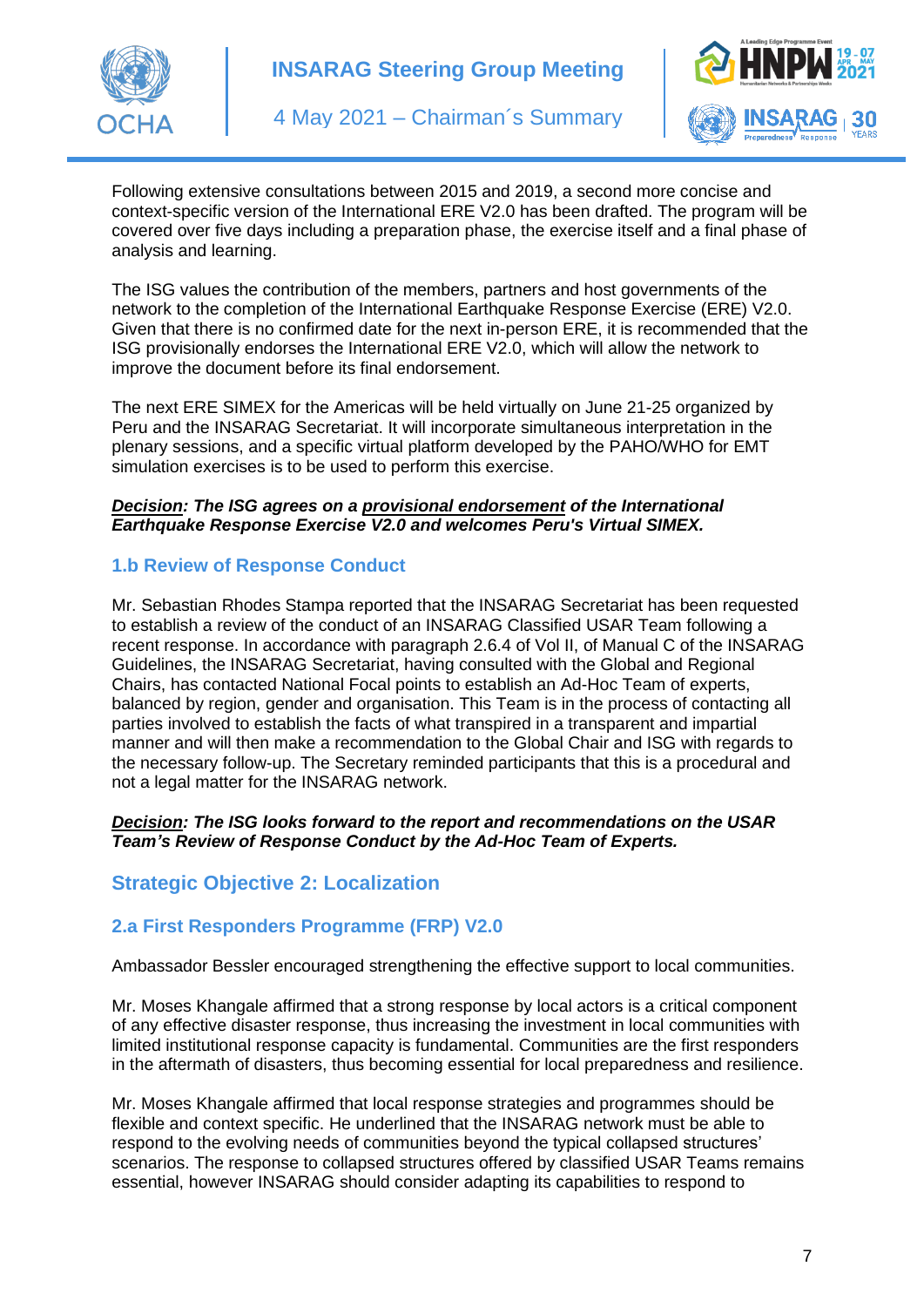



weather-related disasters. The First Responders Programme will be beneficial for many developing countries especially in Africa where rescue capabilities are not well developed. Local risk dynamics must be considered when developing the training program in order to avoid a one-size-fits-all mentality. Funding should be sourced to support the implementation of these trainings.

#### *Decision: The ISG welcomes the opportunity to review the FRP V2.0 and its endorsement at the IGM.*

## **Strategic Objective 3. Flexible Response**

### **3.a A New Flexible Response Working Group (FRWG)**

Mr. Barokna informed the group that BASARNAS's mandate is focused on the national and international emergency response to disasters, to include aeronautical and maritime distresses. BASARNAS cooperates with governmental agencies, the Indonesian armed forces (TNI), the police, the private sector, NGOs and foreign Search and Rescue (SAR) authorities in the conduct of SAR operations. BASARNAS conducts over 1200 operations per year and is increasingly requested to participate in various emergencies, for which it is fundamental that BASARNAS adapts a flexible response.

In 2020, BASARNAS adopted the INSARAG methodology, and INA-01 personnel will be deployed in SAR operations. The pending actions include the needs' identification, the strengthening of capacity building beyond USAR, the boosting of networking and cooperation with other emergency teams and the support for the acquisition of additional equipment and personnel.

Ms. Haruka Ezaki, the AP Regional Focal Point, announced that the invitations to be part of the FRWG have been shared extensively. The FRWG will be composed of three Sub-WGs focused on three different issues and led by two Co-Chairs from different regions: (1) Flexible Response Global Position, (2) Damage Assessment and Coordination Centre (DACC) and (3) INSARAG's Role in the Preservation of Cultural Heritage. The deadline for the applications has been extended to **May 31.**

Ambassador Bessler strongly encouraged suitable experts and partners across all regions to apply for the FRWG.

#### *Decision: The ISG encourages suitable experts to join and contribute to the FRWG to facilitate global discussions. The call for applicants is extended to 31 May.*

### **Strategic Objective 4. Partnerships**

### **4.a INSARAG Global Meeting (IGM)**

Lieutenant Colonel Michał Langner, on behalf of the INSARAG Policy Focal Point of Poland, reported that the IGM will be held remotely on 6 October 2021. The Ministry of Interior of Poland reached this decision in view of the evolving pandemic situation, which does not allow for an in-person event. The option of a hybrid meeting was discounted as this might lead to unbalanced participation from Member States, with wealthier nations with better access to vaccines disproportionately represented. A concept note is being prepared and will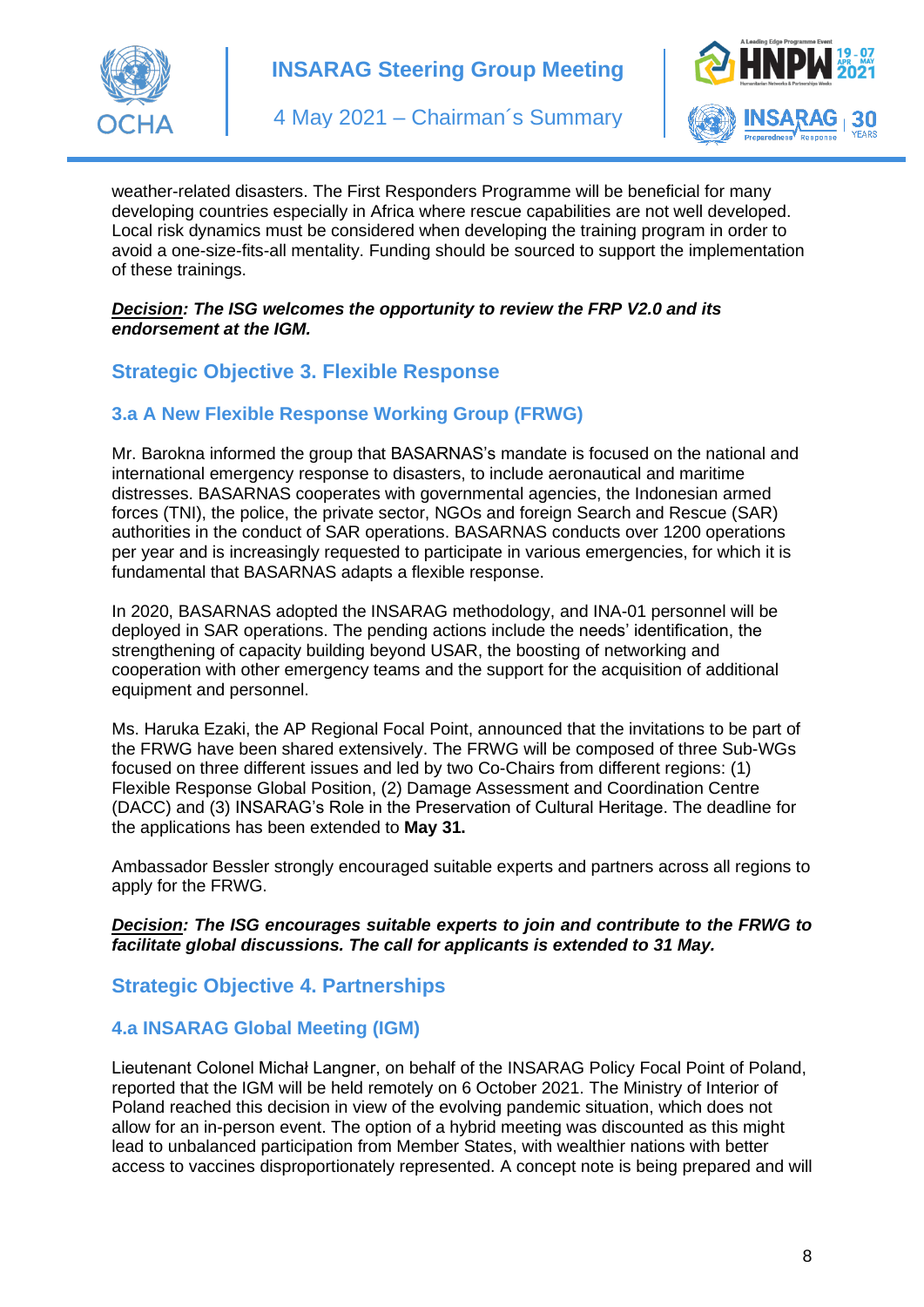



be discussed with the INSARAG Secretariat prior to its release in May. The Global Chair thanked Poland for the update and for organizing the virtual IGM.

#### *Decision: The ISG agreed that the 3rd IGM will be conducted virtually in October and hosted by Poland. Good lessons from the HNPW will be adopted. The network will be consulted on the agenda.*

#### *Additional Note:*

- *i. The Regional Meetings will be held before the IGM and led by the Regional Chairs with support from the INSARAG's Regional Focal Points.*
- *ii. The INSARAG Secretariat will consult the WGs whether the Team Leaders' Meeting should take place virtually during the second half of 2021 or if it should be postponed to the beginning of 2022. Interested Member States are welcome to contact the Secretariat.*

#### **4.b Guidance for conducting an INSARAG External Reclassification (IER) within the EU MODEX Field Exercise Platform**

Mr. Ilkka Salmi, Director of the Disaster Preparedness and Prevention of the Directorate-General for European Civil Protection and Humanitarian Aid Operations (DG-ECHO), emphasized the importance of fostering the cooperation between the INSARAG network and DG ECHO. He reminded all that this year the European Commission (EC) celebrates 10 years of EU MODEX. The first exercise was held in Germany and since then many USAR teams have participated in the MODEX.

The EC, the Members and participating States of the European Union Civil Protection Mechanism (EUCPM) value this collaboration highly as it enables the IER to be conducted at the EU MODEX event. The MODEX is one of the key growing elements of the EU Civil Protection Knowledge Network. The EC will increasingly provide opportunities to USAR teams to exercise within the MODEX framework. The "Guidance for conducting an INSARAG External Reclassification (IER) within the EU MODEX Field Exercise Platform" will contribute to the development of a common multi-hazard cross-sectoral and cross-scenario framework that can be used by teams. Mr. Salmi emphasized that the handbook is an example of successful collaboration among different stakeholders, which will hopefully enable future collaborations.

The INSARAG Secretary thanked the EU Commission team and the WG members for their impressive collective effort and highlighted that the "Guidance for conducting an INSARAG External Reclassification (IER) within the EU MODEX Field Exercise Platform" is a practical and cost-effective tool for common understanding on IER within the EU MODEX framework. He also suggested exporting good practices from the "Guidance for conducting an INSARAG External Reclassification (IER) within the EU MODEX Field Exercise Platform" to other regional organizations.

#### *Decision: The ISG welcomes the close cooperation with the EU and endorses the "Guidance for conducting an INSARAG External Reclassification (IER) within the EU MODEX Field Exercise Platform".*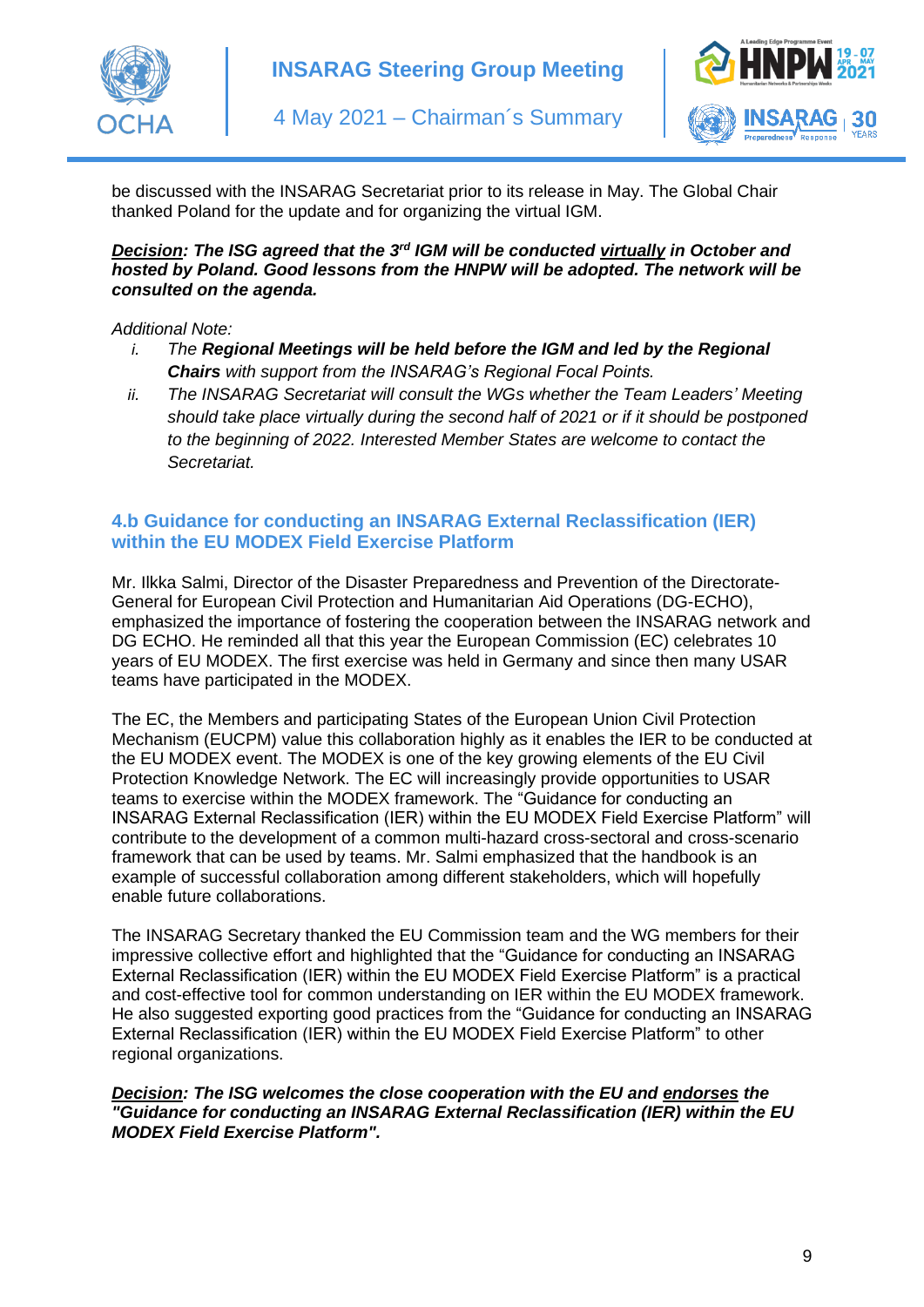



### **4.c \*New Item. Preparedness and response in a pandemic: current plans and good practices**

Ambassador Bassler encouraged participants to get vaccinated as it might become necessary for international deployments. He also commended the work of the MWG in drafting the **"**COVID-19 Deployment Technical Guidance Note**"** for USAR teams.

Mr. Hamza Tasdelen, Vice President of AFAD and AEME Co-Chair of Turkey, represented by Mr. Yusuf Aysu, Head of Response Department, presented Turkey's response to the pandemic. Mr. Aysu briefed on the response to the earthquake in Izmir on 30 October 2020, which was an example of a successful mobilization of teams and an effective implementation of health and safety protocols during a pandemic.

*Decision: The ISG encourages the exchange of ideas amongst Member States in preparedness and response initiatives in a pandemic and welcomes the joint statement of the INSARAG MWG and WHO EMT on "Field Response during times of COVID-19 Outbreak".*

# **Session 5 - Summary of Key Decisions and Closing Statements**

## **Summary of Key Decisions**

Ambassador Manuel Bessler summarised the ISG key decisions, following the earlier presentations led by the Regional Chairs and the ISG members, as follows:

#### *The ISG:*

- *1. Agrees on a provisional endorsement of the International ERE V2.0 and welcomes Peru's Virtual SIMEX [\(Annex C\)](http://portal.undac.org/pssuportal/portalrest/filesharing/download/public/G9titWRMQNFBckI).*
- *2. Looks forward to the report and recommendations on the USAR Team's Review of Response Conduct by the Ad-Hoc Team of Experts.*
- *3. Welcomes the opportunity to review the FRP V2.0 and its endorsement at the IGM.*
- *4. Encourages suitable experts to join and contribute to the FRWG to facilitate global discussions. The call for applicants is extended until May 31.*
- *5. Agrees that the 3rd IGM will be conducted virtually in October and hosted by Poland. Good lessons from the HNPW will be adopted. The network will be consulted on the agenda.*
- *6. Welcomes the close cooperation with the EU and endorses the "Guidance for conducting an INSARAG External Reclassification (IER) within the EU MODEX Field Exercise Platform" [\(Annex D\)](http://portal.undac.org/pssuportal/portalrest/filesharing/download/public/aEtayN3BGalRjAv).*
- *7. Welcomes the exchange of ideas amongst Member States in preparedness and response initiatives during the pandemic.*
- *8. Welcomes the joint statement of the INSARAG MWG and WHO EMT on "Field Response during times of COVID-19 Outbreak" [\(Annex E\)](http://portal.undac.org/pssuportal/portalrest/filesharing/download/public/8fkL4TqKQWZQF2W).*
- *9. Encourages ongoing virtual technical workshops led by the regions and the WGs to strengthen preparedness for effective response.*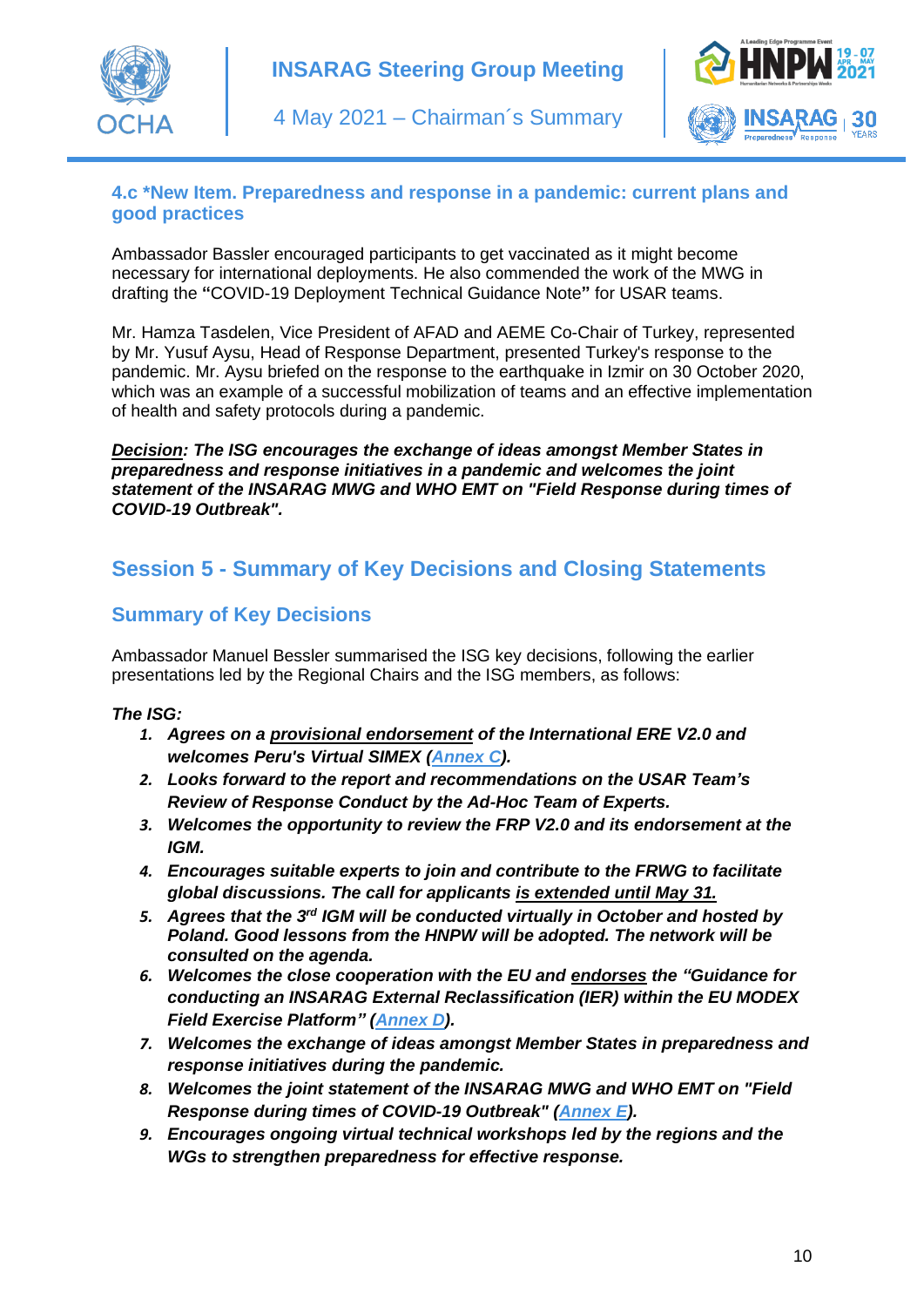



## **Closing Statements**

Amb. Bessler welcomed Ms. Edem Wosornu, the new Chief of the RSB, for closing statements. Ms. Wosornu thanked the Global Chair, the INSARAG Secretary, the Regional Chairs and Troika members, the Technical Working Group Chairs and Co-Chairs, the INSARAG Policy and Operational Focal Points and the 56 INSARAG Classified Teams for their continuous commitment and unyielding support to the INSARAG network. She highlighted that INSARAG is a very dynamic and highly respected professional and disciplined network which has constantly adapted its globally recognized standards and methodology for quality preparedness and response.

The Chief of the RSB then underscored the UN General Assembly resolution 57/150 on "Strengthening the Effectiveness and the Coordination of International USAR Assistance" approved in 2002, which underpinned much of the progress achieved over the past three decades in the areas of effective preparedness and quality response at all levels. She referred to INSARAG as a model for humanitarian assistance, with a large network of over 90 Member States and organizations who collaborate for a better humanitarian response.

Ms. Wosornu reiterated that the INSARAG network is committed to pursue the localization agenda, with the First Responders Programme as an example of boosting local capacities. The adoption of a common USAR methodology for effective coordination and structural assessments based on the INSARAG Guidelines is a remarkable achievement that allows USAR teams across the globe to speak a common USAR language.

Ms. Wosornu commended the endorsement of the Strategic Plan 2021-2026 and singled out the recent development of the "COVID-19 Deployment Technical Guidance Note" as an important partnership initiative. The outcomes from the Beirut After-Action Review and the pandemic response side-event during the HNPW are additional hallmarks of the unyielding commitment of the network to serve the people in need. Finally, **she reaffirmed OCHA's continued strong support to the INSARAG network.**

Ambassador Bessler noted the importance of hosting the ISG within the framework of the HNPW. He thanked Mr. Sebastian Rhodes Stampa, the INSARAG Secretariat, and all participants who joined the meeting despite the time differences and accentuated the importance of the meeting to keep INSARAG's work moving forward.

## **Interaction of Participants**

The ISG chat box was open to all participants and moderated by the INSARAG Secretariat The chat box was used to share questions, comments, and handouts.

Participants' questions raised during Sessions 3, 4 and 5 were answered by the INSARAG Secretariat and the respective panelists. The questions concerned access to the handouts, upcoming key dates in the INSARAG global calendar, teams' standards to respond on behalf of the international community and the usefulness of rescue teams during floods. There was also an enriching discussion among the participants on the development of the Flexible Response concept and the FRWG.

\_\_\_\_\_\_\_\_\_\_\_\_\_\_\_\_\_\_\_\_\_\_\_\_\_\_\_\_\_\_\_\_\_\_\_\_\_\_\_\_\_\_\_\_\_\_\_\_\_\_\_\_\_\_\_\_\_\_\_\_\_\_\_\_\_\_\_\_\_\_\_\_